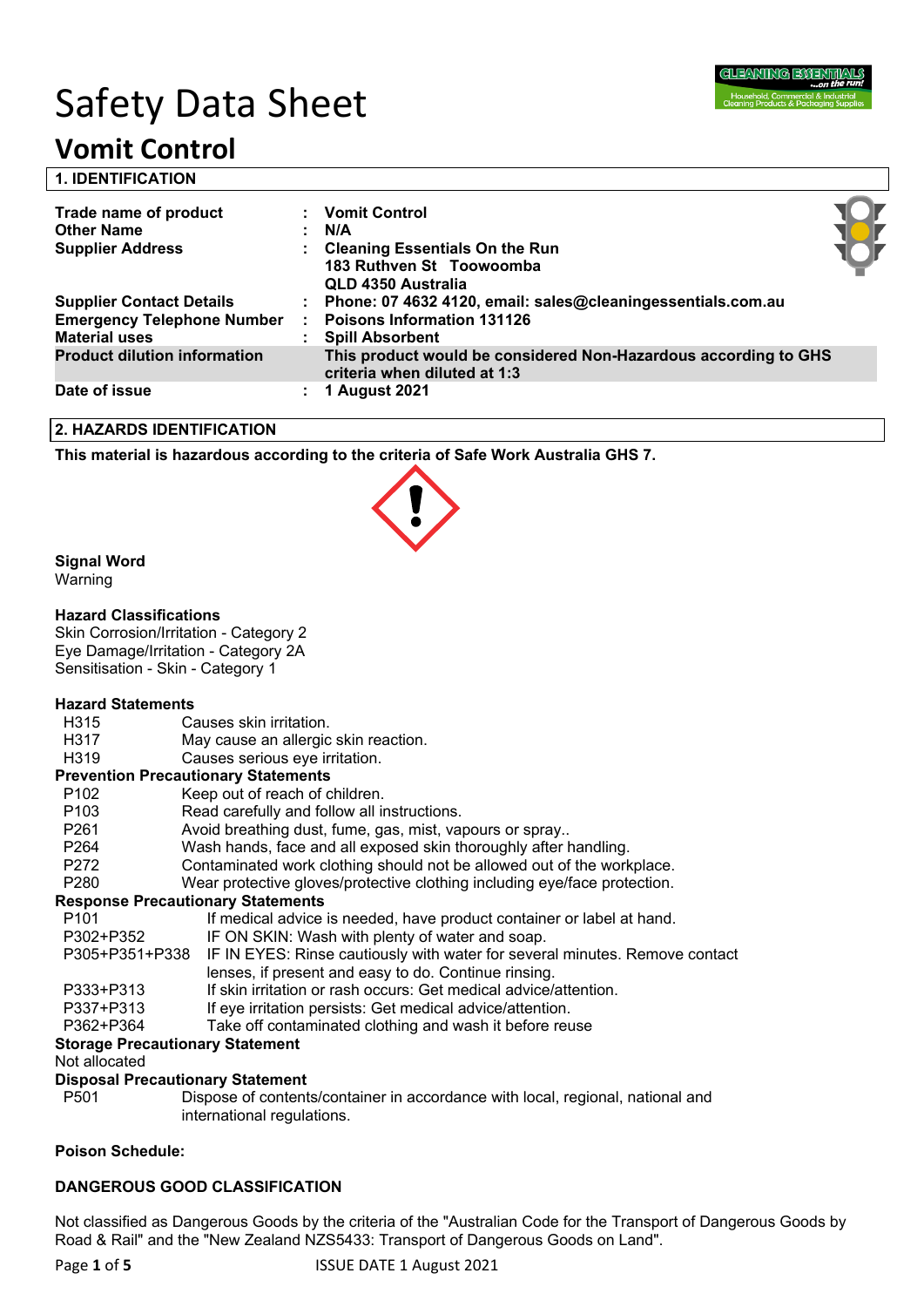#### **3. COMPOSITION INFORMATION**

| $\sim$ . סוטות סוויוס וויסו ווטט                                                 |            |                                          |
|----------------------------------------------------------------------------------|------------|------------------------------------------|
| <b>CHEMICAL ENTITY</b>                                                           | CAS NO     | <b>PROPORTION</b>                        |
| Benzalkonium chloride<br>Fragrance<br>Ingredients determined to be Non-Hazardous | 68424-85-1 | $1 - 5 \%$<br>$< 1 \%$<br><b>Balance</b> |
|                                                                                  |            | 100%                                     |

#### **4. FIRST AID MEASURES**

If poisoning occurs, contact a doctor or Poisons Information Centre (Phone Australia 131 126, New Zealand 0800 764 766).

**Inhalation:** Remove victim from exposure - avoid becoming a casualty. Remove contaminated clothing and loosen remaining clothing. Allow patient to assume most comfortable position and keep warm. Keep at rest until fully recovered. Seek medical advice if effects persist.

**Skin Contact:** Effects may be delayed. If skin or hair contact occurs, immediately remove contaminated clothing and flush skin and hair with running water. Continue flushing with water until advised to stop by the Poisons Information Centre or a Doctor; or for 15 minutes and transport to Doctor or Hospital.

**Eye contact:** If in eyes, hold eyelids apart and flush the eyes continuously with running water. Continue flushing until advised to stop by the Poisons Information Centre or a Doctor; or for at least 15 minutes and transport to Doctor or Hospital.

**Ingestion:** Rinse mouth with water. If swallowed, do NOT induce vomiting. Give a glass of water to drink. Never give anything by the mouth to an unconscious patient. If vomiting occurs give further water. Seek medical advice.

**PPE for First Aiders:** Wear gloves, safety glasses. Available information suggests that gloves made from should be suitable for intermittent contact. However, due to variations in glove construction and local conditions, the user should make a final assessment. Always wash hands before smoking, eating, drinking or using the toilet. Wash contaminated clothing and other protective equipment before storing or re-using.

**Notes to physician:** Treat symptomatically. Effects may be delayed.

#### **5. FIRE FIGHTING MEASURES**

**Hazchem Code:** Not applicable.

**Suitable extinguishing media:** If material is involved in a fire use water fog (or if unavailable fine water spray), alcohol resistant foam, standard foam, dry agent (carbon dioxide, dry chemical powder).

**Specific hazards:** Non-combustible material.

**Fire fighting further advice:** Not combustible, however following evaporation of aqueous component residual material can burn if ignited.

#### **6. ACCIDENTAL RELEASE MEASURES**

#### **SMALL SPILLS**

Wear protective equipment to prevent skin and eye contamination. Avoid inhalation of vapours or dust. Wipe up with absorbent (clean rag or paper towels). Collect and seal in properly labelled containers or drums for disposal.

#### **LARGE SPILLS**

Clear area of all unprotected personnel. Slippery when spilt. Avoid accidents, clean up immediately. Wear protective equipment to prevent skin and eye contamination and the inhalation of dust. Work up wind or increase ventilation. Cover with damp absorbent (inert material, sand or soil). Sweep or vacuum up, but avoid generating dust. Collect and seal in properly labelled containers or drums for disposal. If contamination of crops, sewers or waterways has occurred advise local emergency services.

#### **Dangerous Goods - Initial Emergency Response Guide No:** Not applicable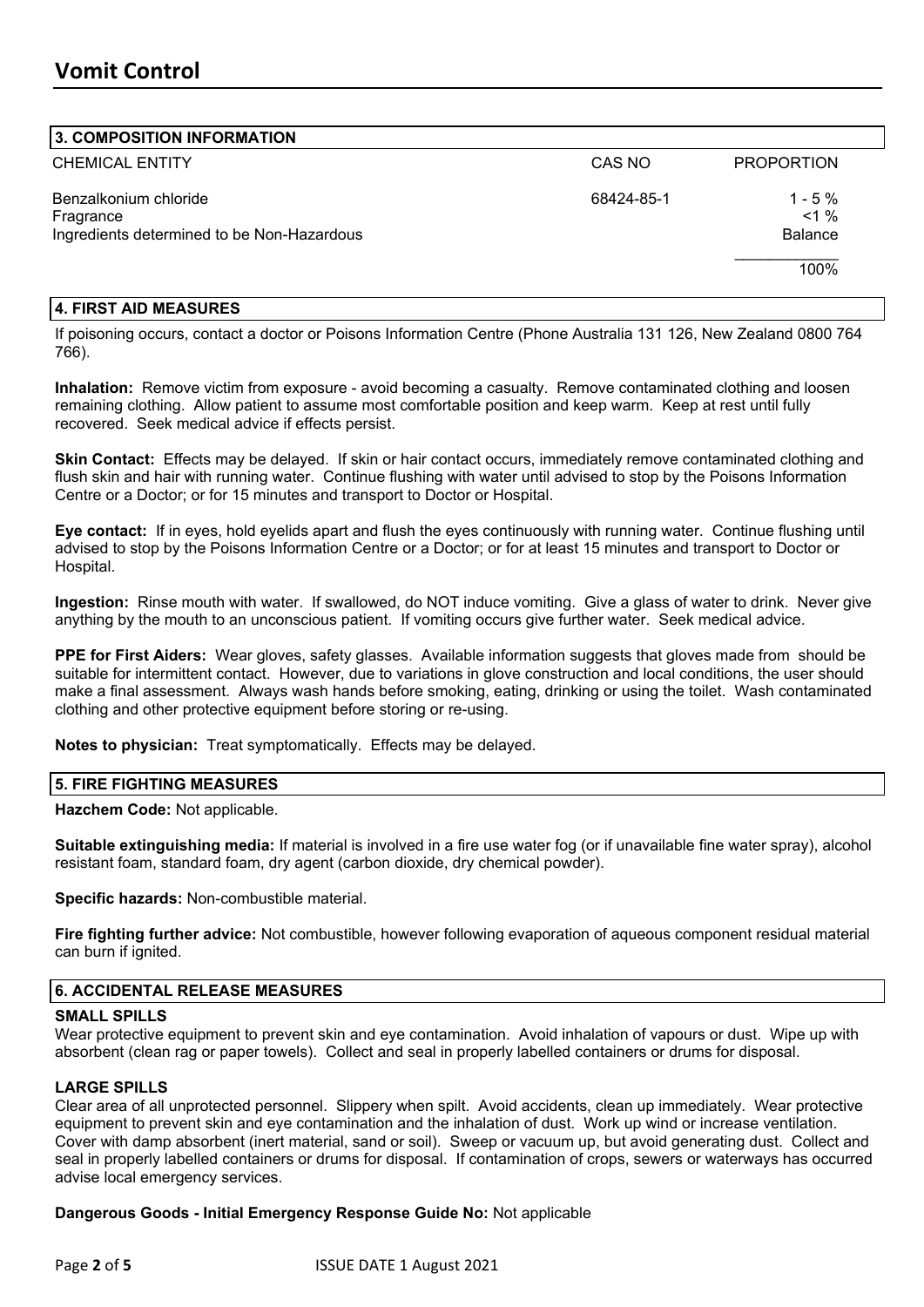#### **7. HANDLING AND STORAGE**

**Handling:** Avoid eye contact and skin contact. Avoid inhalation of dust.

**Storage:** Store in a cool, dry, well-ventilated place and out of direct sunlight. Store away from foodstuffs. Store away from incompatible materials described in Section 10. Store away from sources of heat and/or ignition. Keep container standing upright. Keep containers closed when not in use - check regularly for spills.

#### **8. EXPOSURE CONTROLS / PERSONAL PROTECTION**

**National occupational exposure limits:** No value assigned for this specific material by Safe Work Australia.

**Biological Limit Values:** As per the "National Model Regulations for the Control of Workplace Hazardous Substances (Safe Work Australia)" the ingredients in this material do not have a Biological Limit Allocated.

**Engineering Measures:** Natural ventilation should be adequate under normal use conditions.

**Personal Protection Equipment:** GLOVES, SAFETY GLASSES.

Personal protective equipment (PPE) must be suitable for the nature of the work and any hazard associated with the work as identified by the risk assessment conducted.

Wear gloves, safety glasses. Available information suggests that gloves made from should be suitable for intermittent contact. However, due to variations in glove construction and local conditions, the user should make a final assessment. Always wash hands before smoking, eating, drinking or using the toilet. Wash contaminated clothing and other protective equipment before storing or re-using.

**Hygiene measures:** Keep away from food, drink and animal feeding stuffs. When using do not eat, drink or smoke. Wash hands prior to eating, drinking or smoking. Avoid contact with clothing. Avoid eye contact and skin contact. Avoid inhalation of dust. Ensure that eyewash stations and safety showers are close to the workstation location.

|                            | 9. PHYSICAL AND CHEMICAL PROPERTIES |                                                                                                       |  |
|----------------------------|-------------------------------------|-------------------------------------------------------------------------------------------------------|--|
| Form:<br>Colour:<br>Odour: | Powder<br>Brown<br>Citrus           |                                                                                                       |  |
| Solubility:<br>pH:         |                                     | 70g/L in water<br>7.5 - 8.0 (1% in water)                                                             |  |
|                            |                                     | (Typical values only - consult specification sheet)<br>$N Av = Not available, N App = Not applicable$ |  |
|                            | 10. STABILITY AND REACTIVITY        |                                                                                                       |  |

**Chemical stability:** This material is thermally stable when stored and used as directed.

**Conditions to avoid:** Elevated temperatures and sources of ignition.

**Incompatible materials:** Oxidising agents.

**Hazardous decomposition products:** Oxides of carbon and nitrogen, smoke and other toxic fumes.

**Hazardous reactions:** No known hazardous reactions.

#### **11. TOXICOLOGICAL INFORMATION**

No adverse health effects expected if the product is handled in accordance with this Safety Data Sheet and the product label. Symptoms or effects that may arise if the product is mishandled and overexposure occurs are:

#### **Acute Effects**

**Inhalation:** Material may be an irritant to mucous membranes and respiratory tract.

**Skin contact:** Contact with skin will result in irritation. A skin sensitiser. Repeated or prolonged skin contact may lead to allergic contact dermatitis.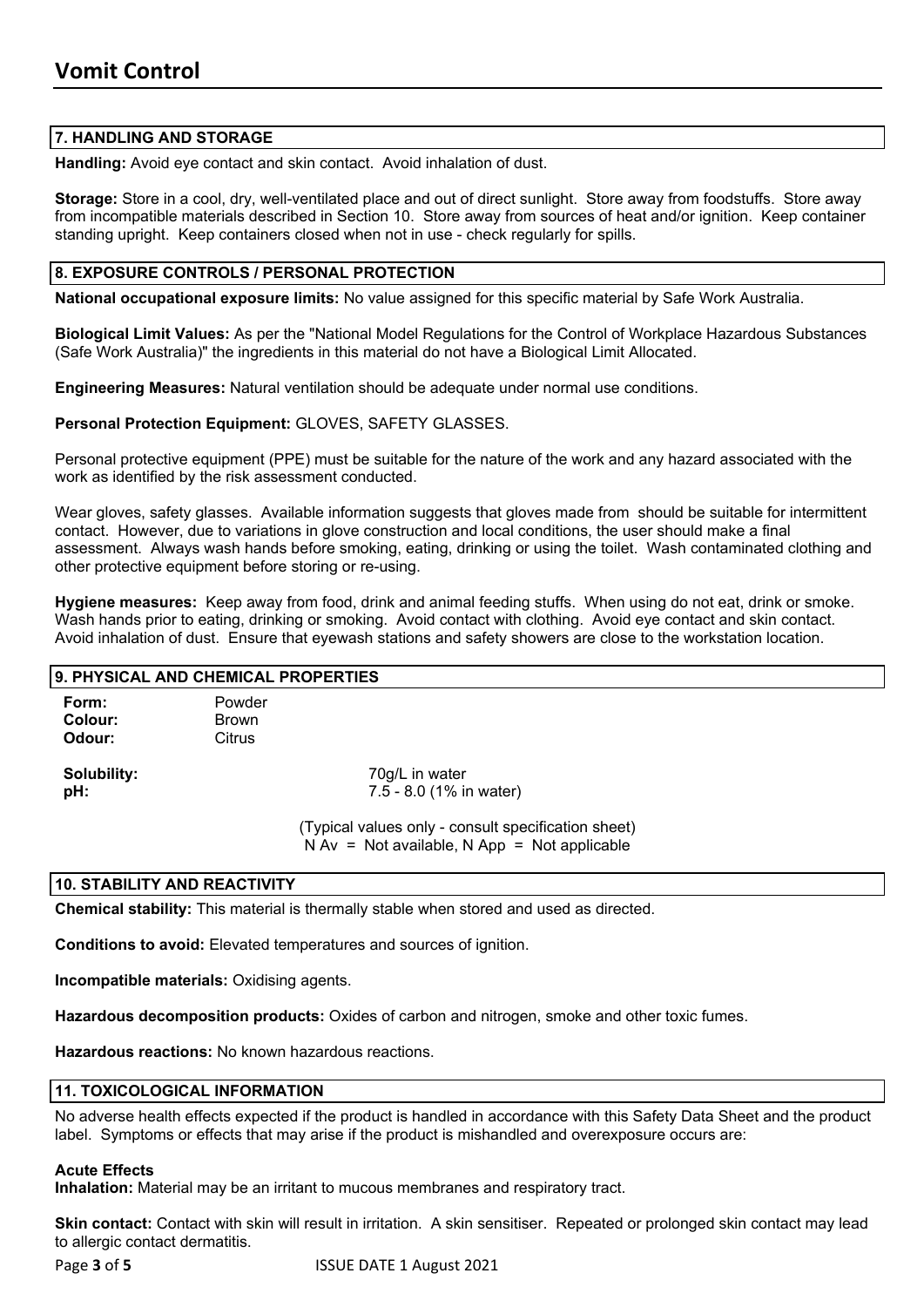### **Vomit Control**

**Ingestion:** Swallowing can result in nausea, vomiting and irritation of the gastrointestinal tract.

**Eye contact:** An eye irritant. Exposure to the dust may cause discomfort due to particulate nature. May cause physical irritation to the eyes.

#### **Acute toxicity**

**Inhalation:** This material has been classified as not hazardous for acute inhalation exposure. Acute toxicity estimate (based on ingredients):  $LC_{50}$  > 5.0 mg/L for dust.

**Skin contact:** This material has been classified as not hazardous for acute dermal exposure. Acute toxicity estimate (based on ingredients):  $LD_{50}$  > 2,000 mg/Kg bw

**Ingestion:** This material has been classified as not hazardous for acute ingestion exposure. Acute toxicity estimate (based on ingredients):  $LD_{50}$  > 2,000 mg/Kg bw

**Corrosion/Irritancy:** Eye: this material has been classified as a Category 2A Hazard (reversible effects to eyes). Skin: this material has been classified as a Category 2 Hazard (reversible effects to skin).

**Sensitisation:** Inhalation: this material has been classified as not a respiratory sensitiser. Skin: this material has been classified as a Category 1 Hazard (skin sensitiser).

**Aspiration hazard:** This material has been classified as not an aspiration hazard.

**Specific target organ toxicity (single exposure):** This material has been classified as not a specific hazard to target organs by a single exposure.

#### **Chronic Toxicity**

**Mutagenicity:** This material has been classified as not a mutagen.

**Carcinogenicity:** This material has been classified as not a carcinogen.

**Reproductive toxicity (including via lactation):** This material has been classified as not a reproductive toxicant.

**Specific target organ toxicity (repeat exposure):** This material has been classified as not a specific hazard to target organs by repeat exposure.

#### **12. ECOLOGICAL INFORMATION**

Avoid contaminating waterways.

**Acute aquatic hazard:** This material has been classified as not hazardous for acute aquatic exposure. Acute toxicity estimate (based on ingredients): > 100 mg/L

**Long-term aquatic hazard:** This material has been classified as not hazardous for chronic aquatic exposure. Nonrapidly or rapidly degradable substance for which there are adequate chronic toxicity data available OR in the absence of chronic toxicity data, Acute toxicity estimate (based on ingredients): >100 mg/L, where the substance is not rapidly degradable and/or BCF < 500 and/or log  $K_{ow}$  < 4.

**Ecotoxicity:** No information available.

**Persistence and degradability:** No information available.

**Bioaccumulative potential:** No information available.

**Mobility:** No information available.

#### **13. DISPOSAL CONSIDERATIONS**

Persons conducting disposal, recycling or reclamation activities should ensure that appropriate personal protection equipment is used, see "Section 8. Exposure Controls and Personal Protection" of this SDS.

If possible material and its container should be recycled. If material or container cannot be recycled, dispose in accordance with local, regional, national and international Regulations.